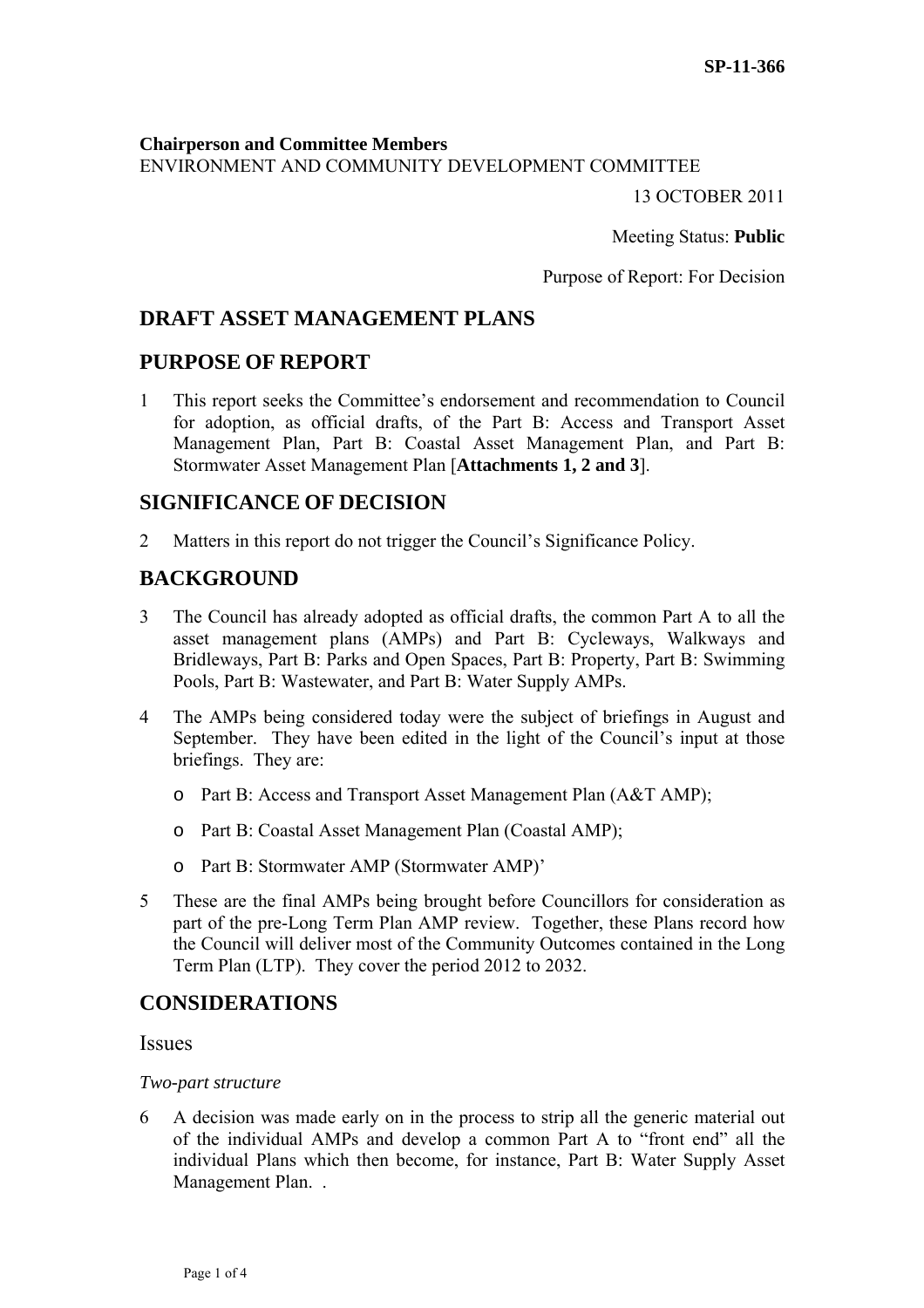#### *Primary and secondary levels of service*

7 In response to audit comment that the Council has too many KPIs, it is proposed to split the customer levels of service (and associated performance indicators) into primary and secondary levels of service (LoS). The intention is that the primary LoS will carry forward into the LTP and will be reported on in the Quarterly and Annual Reports. Secondary LoS will remain in the AMPs and be reported on to the Senior Leadership Team. Technical LoS, which underpin the customer ones, will be included in operational plans, contracts and service level agreements. The auditors have raised no objections to this approach.

#### *Benchmark customer satisfaction rating*

8 A number of proposed indicators require surveying user or resident satisfaction. It is proposed to use a universal target level of satisfaction of 85% which service delivery managers should be aiming for. Where current satisfaction levels are known to be low, targets in performance indicators have been set at achievable levels below 85% for this iteration of the AMP with actions included in the Improvement Plans (Chapter 9 of each Part B) to indicate how the desired target will be reached over time.

#### *Planning levels*

- 9 International best practice identifies two levels of planning for asset management – "basic" and "advanced". In practice, plans tend to fall somewhere on a continuum between these two poles and many practitioners also adopt a loosely defined "intermediate" or "core plus" level.
- 10 Expert practitioners point out that it is inefficient to commit the organisation to levels of planning beyond what is necessary for the asset group involved. Factors which would push an organisation above basic levels of planning include among others criticality in the event of failure, likelihood of failure, anticipated significant change in demand, complexity of systems or networks, scale of systems or networks, or other external factors (such as anticipated impacts of climate change or energy scarcity).
- 11 Two of the three AMPs being considered will move to higher planning levels at the next AMP review in 2014/15 as follows:
	- o A&T AMP Advanced:
	- o Stormwater AMP Intermediate.
- 12 As noted in the Improvement Plans of each AMP, projects are being put in place at both asset and group levels to ensure achievement of the desired level of planning will be possible for the 2015/35 Plans.

#### *Planning term and financial forecasts*

13 In line with a previous request from Councillors regarding the term of the LTP, the financial forecasts in these AMPs cover a term of 20 years. In fact, asset management planning typically covers a period of  $50 - 80$  years taking into account the full lives of the various assets. Naturally, the further out the planning horizon, the less certainty as to conditions and circumstances the asset managers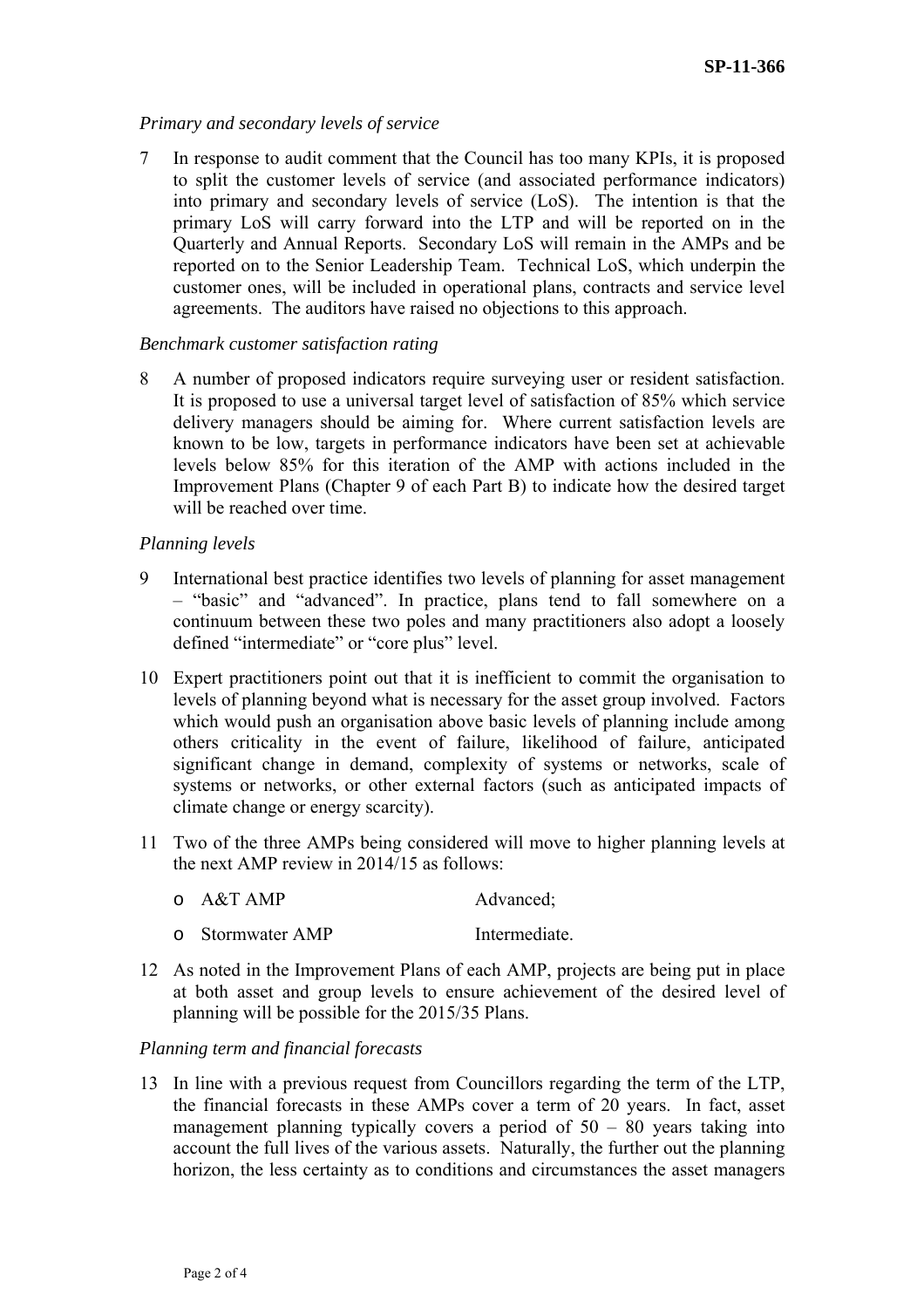can have, hence the need for a rolling review of the AMPs every three years. The financial forecasts presented in the AMPs are very detailed for the first 3 years (i.e until the next review), thorough for the following seven years (as required by legislation) and indicative only for the second decade.

14 The financial forecasts included in the Plans are expressed in 2011 dollars at this point. Budgets in the final versions will be indexed as part of the overall indexing of Council budgets undertaken by Finance.

#### *Official draft status*

- 15 As inputs to the LTP, these plans and their associated budgets cannot be finalised until the Council has completed its deliberations on the LTP in June 2012. As a result, the recommendation in this paper is that the Committee recommend the Council assign "official draft" status to them at this point.
- 16 The expenditure budgets and primary levels of service will feed through to the LTP deliberations where the Council will have the opportunity to consider them once again in the context of all other Council spending. Any changes made will be incorporated into the drafts and the final versions returned to the Council for adoption in August 2012.

# Financial Considerations

17 As discussed in paragraph 16, the budgets associated with these draft AMPs will be subject to decision as part of the LTP process.

## Legal Considerations

18 The requirements relating to asset management plans are contained in the Local Government Act 2002, Schedule 10, Part 1. These requirements are well understood and the standards laid down in the International Infrastructure Management Manual (IIMM) meet them. The Council's AMPs are consistent with the IIMM standards.

## Delegation

19 The Committee has the authority to make a recommendation to the Council.

## **Consultation**

The AMPs are available to the public from this point. The primary levels of service and the financial forecasts will be consulted on formally as part of the LTP consultation in 2012.

## Policy Implications

20 There are no policy implications of these decisions.